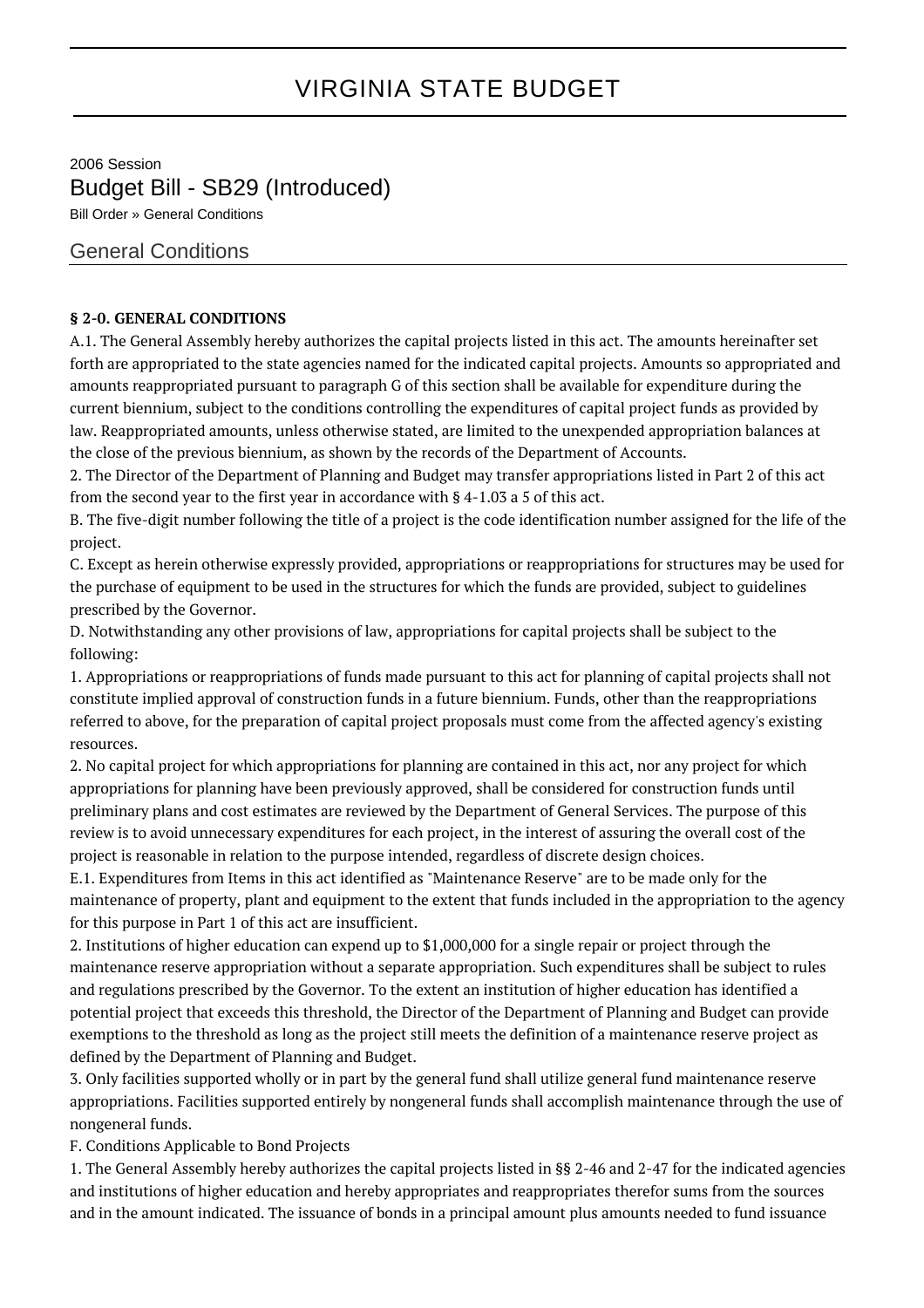costs, reserve funds, and other financing expenses, including capitalized interest for any project listed in §§ 2-46 and 2-47 is hereby authorized.

2. The issuance of bonds for any project listed in § 2-46 is to be separately authorized pursuant to Article X, Section 9 (c), Constitution of Virginia.

3. The issuance of bonds for any project listed in Item C-197 or C-199 shall be authorized pursuant to § [23-19,](http://law.lis.virginia.gov/vacode/23-19/) Code of Virginia.

4. In the event that the cost of any capital project listed in §§ 2-46 and 2-47 shall exceed the amount appropriated therefor, the Director, Department of Planning and Budget, is hereby authorized, upon request of the affected institution, to approve an increase in appropriation authority of not more than ten percent of the amount designated in §§ 2-46 and 2-47 for such project, from any available nongeneral fund revenues, provided that such increase shall not constitute an increase in debt issuance authorization for such capital project. Furthermore, the Director, Department of Planning and Budget, is hereby authorized to approve the expenditure of all interest earnings derived from the investment of bond proceeds in addition to the amount designated in §§ 2-46 and 2-47 for such capital project.

5. The interest on bonds to be issued for these projects may be subject to inclusion in gross income for federal income tax purposes.

6. Inclusion of a project in this act does not imply a commitment of state funds for temporary construction financing. In the absence of such commitment, the institution may be responsible for securing short-term financing and covering the costs from other sources of funds.

7. In the event that the Treasury Board determines not to finance all or any portion of any project listed in Item C-197 of § 2-46 of this act with the issuance of bonds pursuant to Article X, Section 9 (c), Constitution of Virginia, and notwithstanding any provision of law to the contrary, this act shall constitute the approval of the General Assembly to finance all or such portion of any project listed in Item C-199 under the authorization of § 2-47 of this act.

8. The General Assembly further declares and directs that, notwithstanding any other provision of law to the contrary, 50 percent of the proceeds from the sale of surplus real property pursuant to  $\S 2.2$ -1147 et seq., Code of Virginia, which pertain to the general fund, and which were under the control of an institution of higher education prior to the sale, shall be deposited in a special fund set up on the books of the Comptroller, which shall be known as the Higher Education Capital Projects Fund. Such sums shall be held in reserve, and may be used, upon appropriation, to pay debt service on bonds for the 21st Century College Program as authorized in Item C-7.10 of Chapter 924 of the Acts of Assembly of 1997.

G. There is hereby reappropriated:

1. The appropriations unexpended at the close of the previous biennium in the appropriations and reappropriations in Items C-149 through C-151 made by Chapter 1042, Acts of Assembly of 2003, and

2. The appropriations unexpended at the close of the previous biennium of any amount transferred from Items C-149 through C-151 to any capital project established by authority of the Governor which conforms to the conditions in paragraph H below.

H. Upon certification by the Director, Department of Planning and Budget, there is hereby reappropriated the appropriations unexpended at the close of the previous biennium for all authorized capital projects which meet any of the following conditions:

- 1. Construction is in progress.
- 2. Equipment purchases have been authorized by the Governor but not received.
- 3. Plans and specifications have been authorized by the Governor but not completed.
- 4. Obligations were outstanding at the end of the previous biennium.

I. On or before June 30, 2005, the State Comptroller shall revert the following appropriation amount from the agency, fund code, and project code listed:

textctr0**Age** textctr0**Projec ncy t** textctr0**Fun d** textrt0**Amount**

textctr0**Code**textctr0**Code** textctr0**Cod e** MsoNormal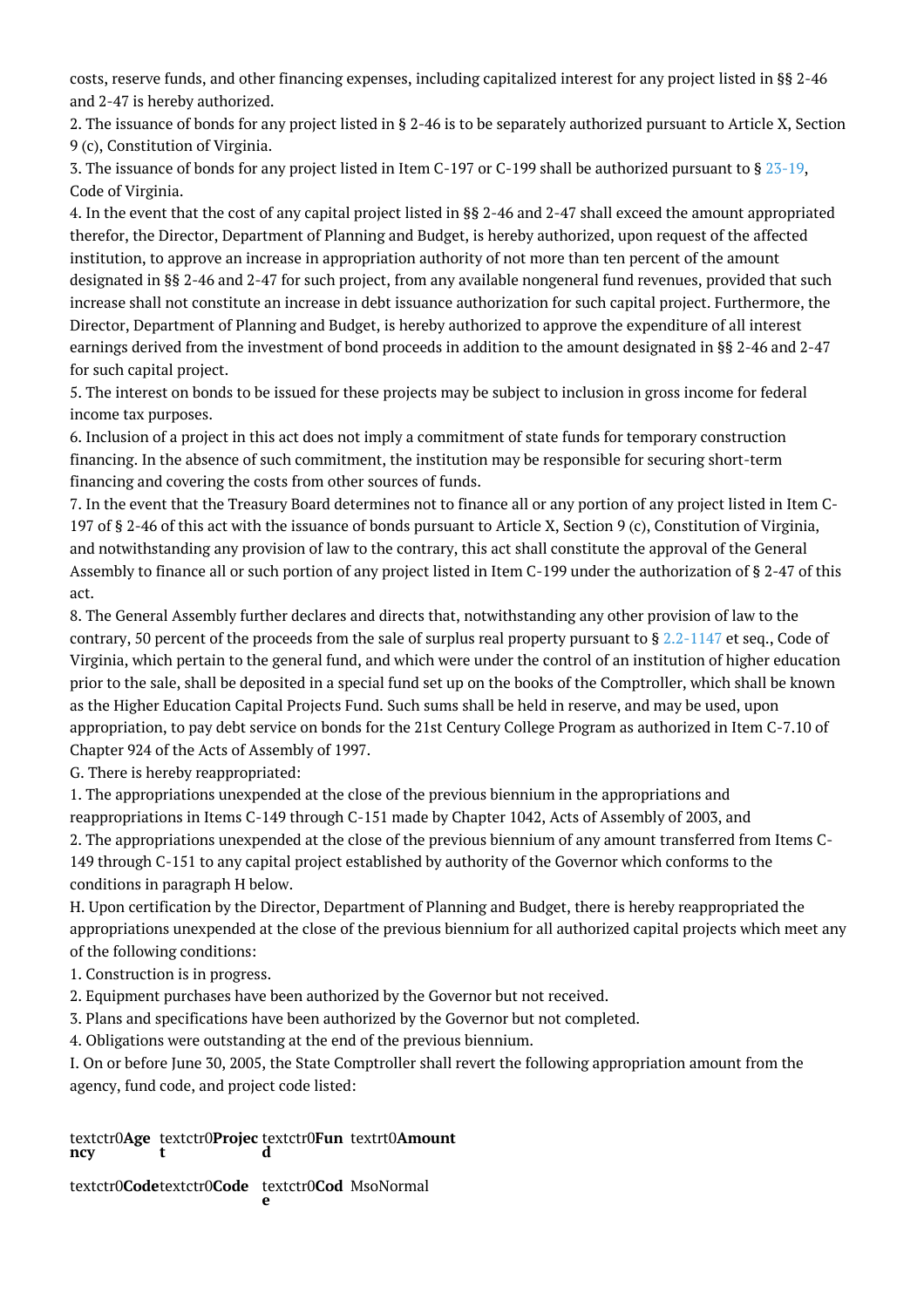textctr0247 textctr016665 textctr00302 textrt0\$4,000,000

textctr0**TOT AL** MsoNormal MsoNormal textrt0**\$4,000,00 0**

J. The Department of Planning and Budget is hereby authorized to administratively appropriate any nongeneral fund component of any capital project authorized in Chapters 859/827 (2002), Chapters 884/854 (2002), or Chapters 887/855 (2002) .

K. For the 2004-2006 biennium, funding of Capital Projects shall be as included in this act rather than as specified in § [2.2-1509.1.](http://law.lis.virginia.gov/vacode/2.2-1509.1/)

L. Conditions Applicable to Alternative Financing

1. Any agency or institution of the Commonwealth that would construct, purchase, lease, or exchange a capital asset by means of an alternative financing mechanism, such as the Public Private Education Infrastructure Act, or similar statutory authority, shall provide a report to the Governor and the Chairmen of the Senate Finance and House Appropriations Committees no less than 30 days prior to entering into such alternative financing agreement. This report shall provide:

a. a description of the purpose to be achieved by the proposal;

b. a description of the financing options available, including the alternative financing, which will delineate the revenue streams or client populations pledged or encumbered by the alternative financing;

c. an analysis of the alternatives clearly setting out the advantages and disadvantages of each for the Commonwealth;

d. an analysis of the alternatives clearly setting out the advantages and disadvantages of each for the clients of the agency or institution; and

e. a recommendation and planned course of action based on this analysis.

M. Conditions Applicable to Alternative Financing

1. The following authorizations to construct, purchase, lease or exchange a capital asset by means of an alternative financing mechanism, such as the Public Private Education Infrastructure Act, or similar statutory authority, are continued until revoked:

| MsoN MsoNormal<br>ormal                             | MsoNormal   | textbl0                                    |
|-----------------------------------------------------|-------------|--------------------------------------------|
| MsoN textbl0<br>ormal                               | textbl0     | textbl0Appropriati<br>on                   |
| MsoN textbl0Agency<br>ormal                         | textbl0Item | textbl0Act                                 |
| textbl textbl0James Madison University<br>Oa.       |             | textbl0Item C-24.30 textbl0Chapter<br>1042 |
| textbl textbl0Longwood University<br>0 <sub>b</sub> |             | textbl0Item C-25.05 textbl0Chapter<br>1042 |
| textbl textbl0Norfolk State University<br>Oc.       |             | textbl0Item C-28.30 textbl0Chapter<br>1042 |
| textbl textbl0Norfolk State University<br>Od.       |             | textbl0Item C-28.35 textbl0Chapter<br>1042 |
| textbl textbl0Old Dominion University<br>0e.        |             | textbl0Item C-30.10 textbl0Chapter<br>1042 |
| textbl textbl0Science Museum of Virginia<br>Of.     |             | textbl0Item C-96.10 textbl0Chapter<br>1042 |
| textbl textbl0Department of Social Services<br>0g.  |             | textbl0Item C-102 textbl0Chapter<br>1042   |

N. Conditions Applicable to Alternative Financing